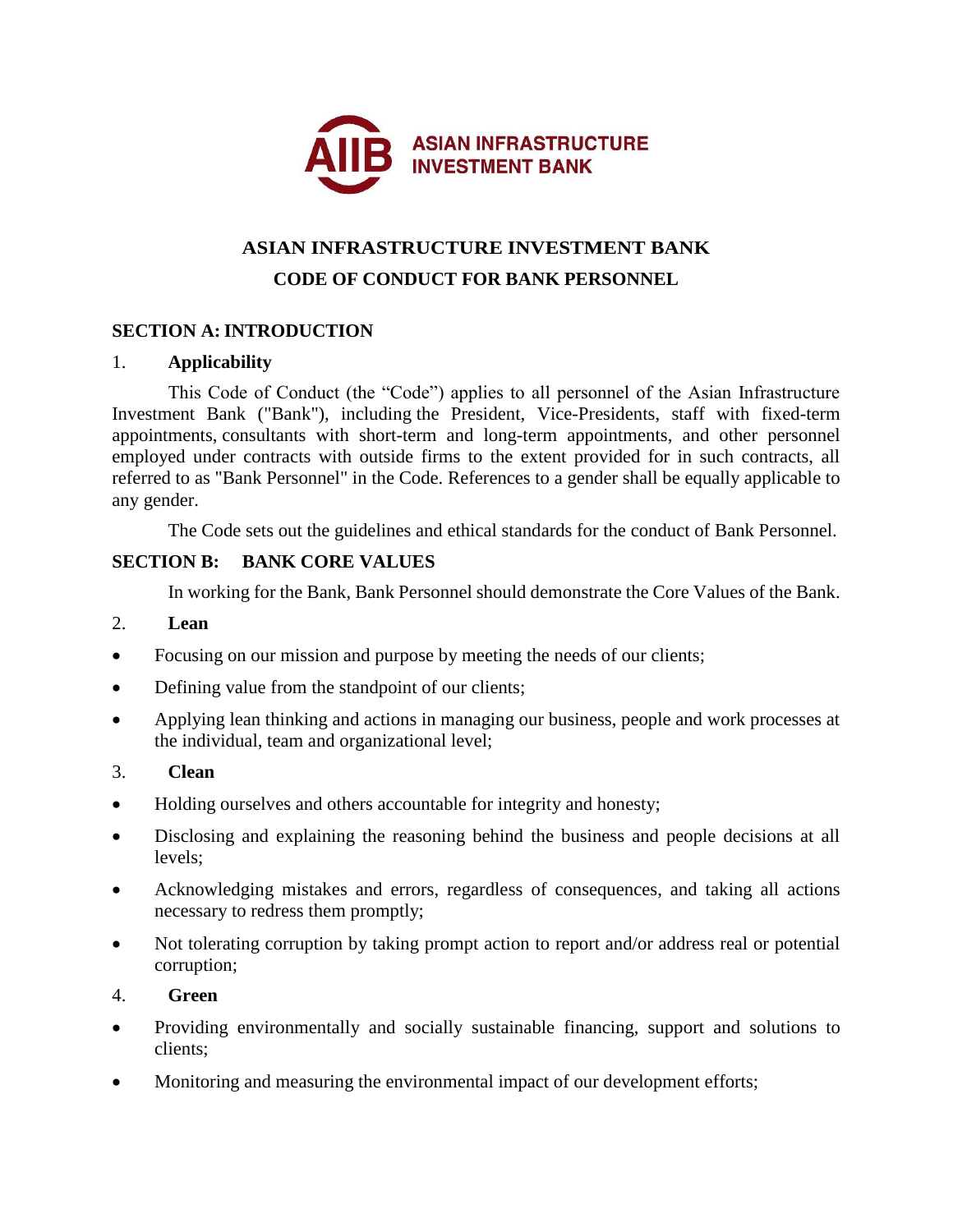- Inspiring and empowering each other to take purposeful steps to improve environmental efforts at work and in our lives; and
- Celebrating among ourselves and with our clients when we improve the environment.

# **SECTION C: BASIC STANDARD OF CONDUCT**

Bank Personnel are responsible for conducting themselves in a professional, responsible and courteous manner both within and outside the workplace. Bank Personnel should aim for the highest ethical standards and should strive to avoid even the appearance of impropriety in their conduct. Day to day, our behavior and decisions must contribute to our reputation for ethical, highperforming service. Adhering to these expectations in our personal conduct will ensure that the Bank attracts and retains the highest quality talent and maintains its competitive advantage.

While working at the Bank, Bank Personnel shall abide by the following principles:

- 5. **Integrity.** Bank Personnel shall act with integrity in all official activities, avoiding any behavior that would reflect adversely on themselves or on the Bank.
- 6. **Accountability**. Bank Personnel shall take responsibility for their actions and decisions and shall act within the scope of their authority at all times.
- 7. **Dignity.** Bank Personnel shall treat their colleagues, clients, and project beneficiaries with the appropriate level of dignity owed to any other person and shall conduct themselves at all times in a manner befitting their status as Bank Personnel of an international organization.
- 8. **Loyalty.** Bank Personnel shall perform their duties solely with the interests and objectives of the Bank in mind.
- 9. **Equality.** Bank Personnel shall treat their colleagues with fairness and shall not tolerate unjustifiable discrimination against another Bank Personnel member due to national origin, language, race, religion, ethnicity, gender, sexual orientation, physical abilities, political affiliation, age or, in general, the manner in which the Bank Personnel member chooses to conduct his private life.
- 10. **Respectfulness.** Bank Personnel shall always act in good faith and treat colleagues and clients with respect and courtesy. Bank Personnel shall also treat the Bank as an institution with respect by performing their work in a diligent manner, responding to colleagues and clients in a timely and professional manner.
- 11. **Independence.** Bank Personnel shall maintain their independence from influence from governments or other organizations and entities.

#### **SECTION D: CONDUCT WITHIN THE BANK**

- 12. **Behavior towards Colleagues.** Bank Personnel shall demonstrate a spirit of cooperation and good faith in their interaction with other Bank Personnel. Bank Personnel shall not unduly withhold information or engage in obstructive behavior or denigration. Bank Personnel shall respect the established division of responsibilities.
- 13. **Harassment and Bullying.** Harassment and bullying of any kind are unacceptable. Harassment is any unwelcome verbal or physical contact that interferes with work or has the purpose or effect of creating an intimidating, hostile, or offensive work environment.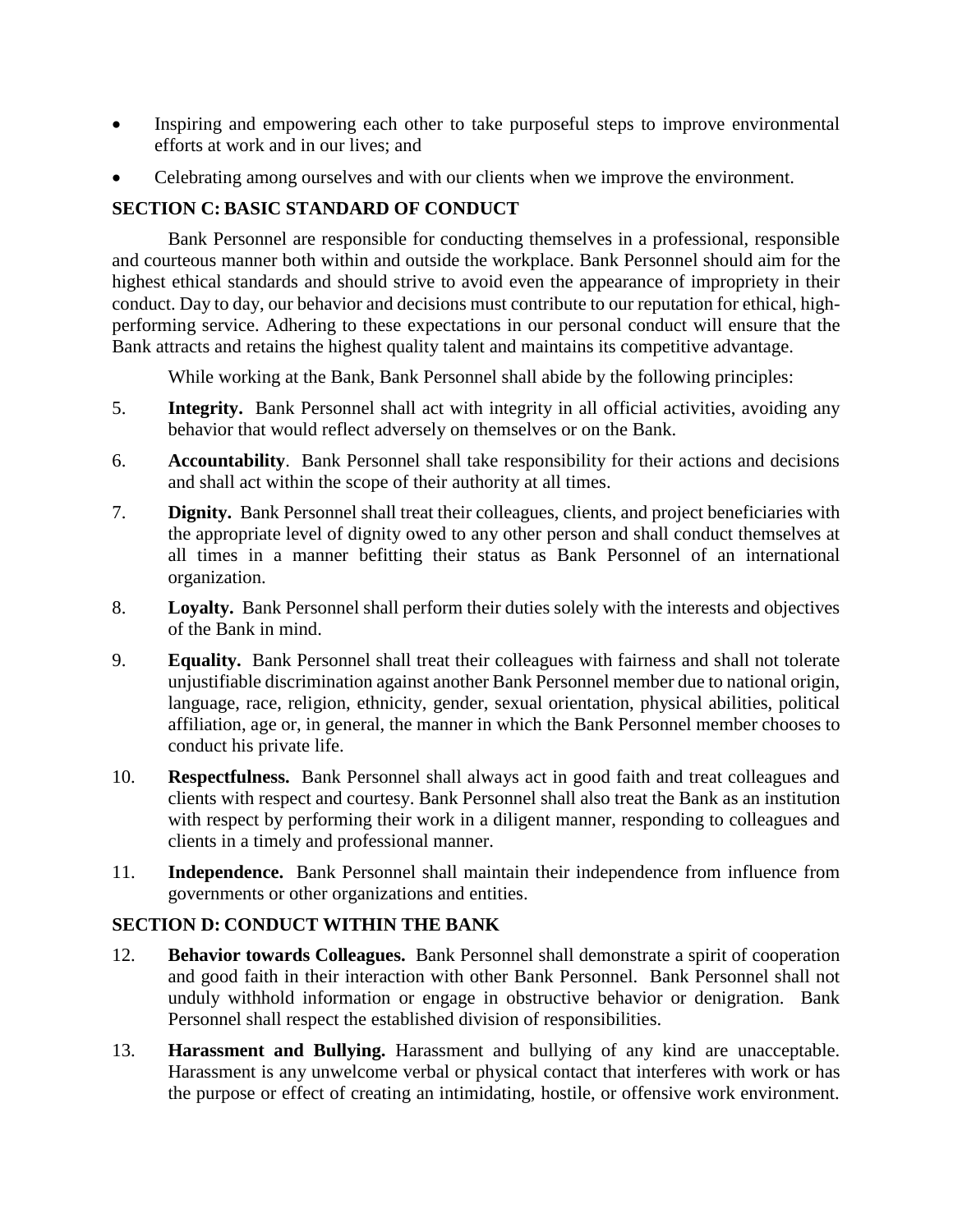Sexual harassment is a type of harassment that includes unwelcome sexual advances, requests for sexual favors, and other verbal or physical conduct of a sexual nature, including when:

- submission to such conduct is made either explicitly or implicitly a term or condition of employment;
- submission to or rejection of such conduct is used as a basis for employment decisions affecting the Bank Personnel member; or
- such conduct has the purpose or effect of interfering with a Bank Personnel member's work performance or creating an intimidating, hostile or offensive work environment.
- 14. **Intellectual Property.** All rights to any work or intellectual property created by Bank Personnel in the course of their official duties belong to the Bank unless the Bank authorizes otherwise. Intellectual property belonging to the Bank may not be used for private benefit or for the benefit of others except with appropriate authorization from the Bank.
- 15. **Use of Bank Property, Services and Facilities.** Bank Personnel shall protect and preserve Bank property and assets and use such resources as efficiently as possible, guarding against waste and abuse, and protecting workplace health and safety. Bank Personnel may not use Bank services, supplies and facilities, except as permitted under the relevant Bank policy, and may not request other Bank Personnel members to carry out private tasks for themselves or their family.
- 16. **Use of Bank Computer Systems, Devices and Internet Access.** Bank Personnel may use the Bank's computer systems, electronic devices and Internet access for personal use only if such use:
- Does not interfere or conflict with the duties of Bank Personnel;
- Is consistent with respect for laws under paragraph 18 below; and
- Does not adversely reflect upon the integrity, public image or interests of the Bank.
- 17. **Accurate Reporting and Record Keeping**. Bank Personnel shall fully and accurately reflect business transactions at all times in accordance with the Bank's internal controls system. In addition, Bank Personnel shall maintain Bank books and records in accordance with the Bank's records management Directive.

#### **SECTION E: EXTERNAL ACTIVITIES**

- 18. **Respect for Laws.** Bank Personnel shall respect all applicable national and local laws, including those of clients and home country, except as provided by the Articles of Agreement of the Bank and other applicable legal instruments. Bank Personnel are expected to meet their personal legal and financial obligations, including paying taxes and court-ordered spousal and child support.
- 19. **External Employment.** Bank Personnel shall not engage in any external employment, occupation, business activity or profession, without appropriate authorization from the Chief Ethics Officer. Such authorization will normally be provided if the external activity: (i) does not interfere with the full and proper performance of the Bank Personnel member's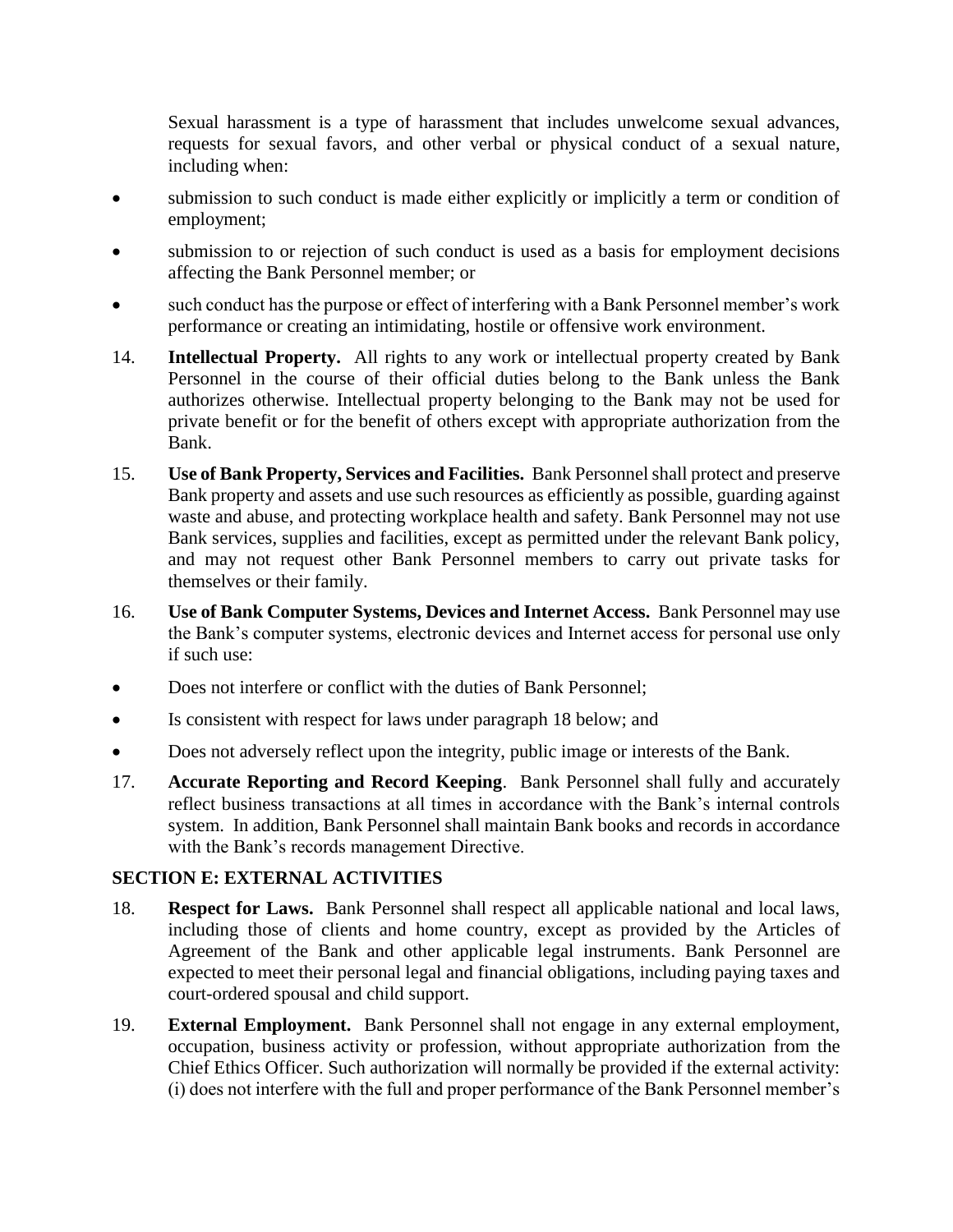official duties, (ii) does not give rise to a conflict of interest, and (iii) does not violate applicable immigration laws or regulations.

- 20. **Teaching, Publishing, and Research.** External activities such as teaching, publishing and research carried out during a Bank Personnel member's personal time and in his personal capacity do not require prior authorization from the Bank provided that such activity does not infringe upon the intellectual property of the Bank and does not affect the relations of the Bank with its members and the public. Bank Personnel should consult with their supervisors before taking up such external activities.
- 21. **Voluntary or Charitable Work.** Bank Personnel may also engage in voluntary or charitable work during their free time for a charitable, religious or educational organization or for any other non-profit organization without prior authorization provided that such work does not interfere and is not incompatible with the performance of their duties for the Bank and that such activity does not affect the relations of the Bank with its members and the public.
- 22. **Political activities.** Bank Personnel shall not engage in political activities that may interfere or conflict with their official duties or status. Any Bank Personnel member who is standing for election or is elected or appointed to a political office or who accepts nomination for such an office must offer to the Chief Ethics Officer to resign from the Bank. A Bank Personnel member does not require prior authorization to vote, make legal political contributions, or participate in politics at the local, grass roots, or community level, provided that the Bank Personnel member does not promote his affiliation with the Bank during such activities.

# **SECTION F: CONFLICTS OF INTERESTS**

- 23. **General.** Bank Personnel shall avoid any situation involving a conflict of interest or that could be perceived as a conflict of interest between their personal interests and the performance of their official duties. "Personal interests" include the interests of their immediate family (parents, siblings, children and other dependents). A Bank Personnel member who finds himself in a situation that is liable to result in a conflict of interest shall bring the matter to the attention of the Chief Ethics Officer for advice.
- 24. **Bank Operations.** In particular, Bank Personnel shall notify the Chief Ethics Officer if they are assigned to work on a Bank project or operation in which they are directly or indirectly related to a possible beneficiary or have a direct or indirect interest in possible beneficiary.
- 25. **Gifts, Decorations, Honors and Other Benefits.** Bank Personnel shall not apply for, receive, or accept from any source outside of the Bank any gifts, decorations, honors, awards, or advantages (direct or indirect) in connection with their official duties. Tangible items of minimal value (less than US \$100) may be accepted. Any tangible items above this value which cannot be refused without causing embarrassment or offense must be submitted to the Chief Ethics Officer for disposal or donation, or the Bank Personnel member may purchase said item at the appraised value.
- 26. **Former Employment.** Except with the authorization of the Chief Ethics Officer, Bank Personnel shall not exercise any responsibility with respect to any Bank matter involving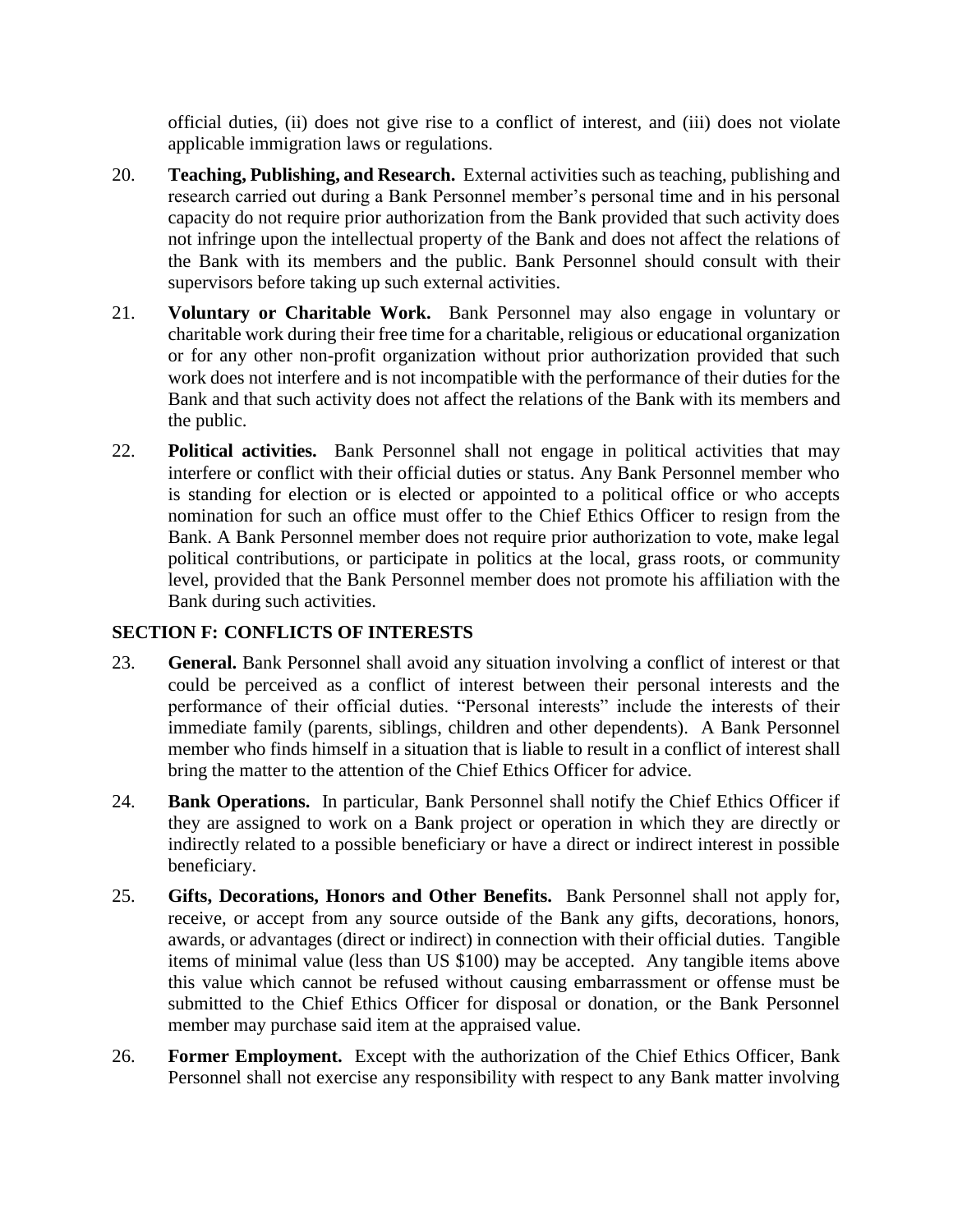their former employers which creates or could create a conflict of interest, for a period of two years after they have separated from such former employers.

- 27. **Future Employment.** Bank Personnel who are seeking, considering or negotiating an offer of employment outside of the Bank, or who have accepted such an offer, shall not take part in any matter involving the prospective employer.
- 28. **Post-Employment.** Bank Personnel who have left Bank employment shall not, for two years following their departure, participate on behalf of their new employer in respect of any matter in which they participated personally and substantially during their employment with the Bank, unless otherwise agreed with the Bank.

## **SECTION G:FINANCIAL AFFAIRS**

- 29. **Financial Interests.** Bank Personnel shall not use their positions or professional contacts for personal or financial gain. Further, Bank Personnel shall not acquire any financial interest, directly or indirectly, for their own account or the account of others in a loan or guarantee made by the Bank or the securities of any entity engaged in a financial transaction or other financial or supplier relationship with the Bank from the time that the transaction or relationship is first considered until the time that the transaction or relationship is terminated.
- 30. **Short Term Trading.** Bank Personnel shall refrain from short term trading in securities issued by the Bank. For these purposes, "short term trading" means any combination of the buying and selling of securities within six months. The buying or selling of a right or obligation to buy or sell securities shall be treated as buying or selling the securities.
- 31. **Disclosure of Financial Interests.** All Bank Personnel members at the manager level and above shall submit to the Chief Ethics Officer, on arrival at Bank and annually thereafter, a disclosure statement of their financial interests in a form provided by the Chief Ethics Officer. In the event that the Chief Ethics Officer determines that a Bank Personnel member has a financial conflict of interest, the Bank Personnel member will work with the Chief Ethics Officer to resolve or mitigate the conflict.

# **SECTION H:CONFIDENTIALITY AND DISCLOSURE OF INFORMATION**

- 32. **Confidentiality.** Bank Personnel shall not disclose confidential information to anyone internal or external to the Bank who is not authorized to receive such information, including members of their immediate family. "Confidential information" means information classified as confidential pursuant to the applicable Bank policy. This obligation continues after separation from the Bank.
- 33. **Disclosure of Information.** Bank Personnel shall only disclose Bank information to the public in accordance with the Public Information Interim Policy.
- 34. **Public Statements.** Bank Personnel shall only make public statements on behalf of the Bank in consultation with either the President or the Director General, Communications and Development.
- 35. **Use of Social Media.** Bank Personnel shall not post any official information about the Bank on social media without prior authorization from the Director General, Communications and Development. Bank Personnel shall further ensure that, to the extent that they are identified as Bank Personnel on a particular social media, they do not post any